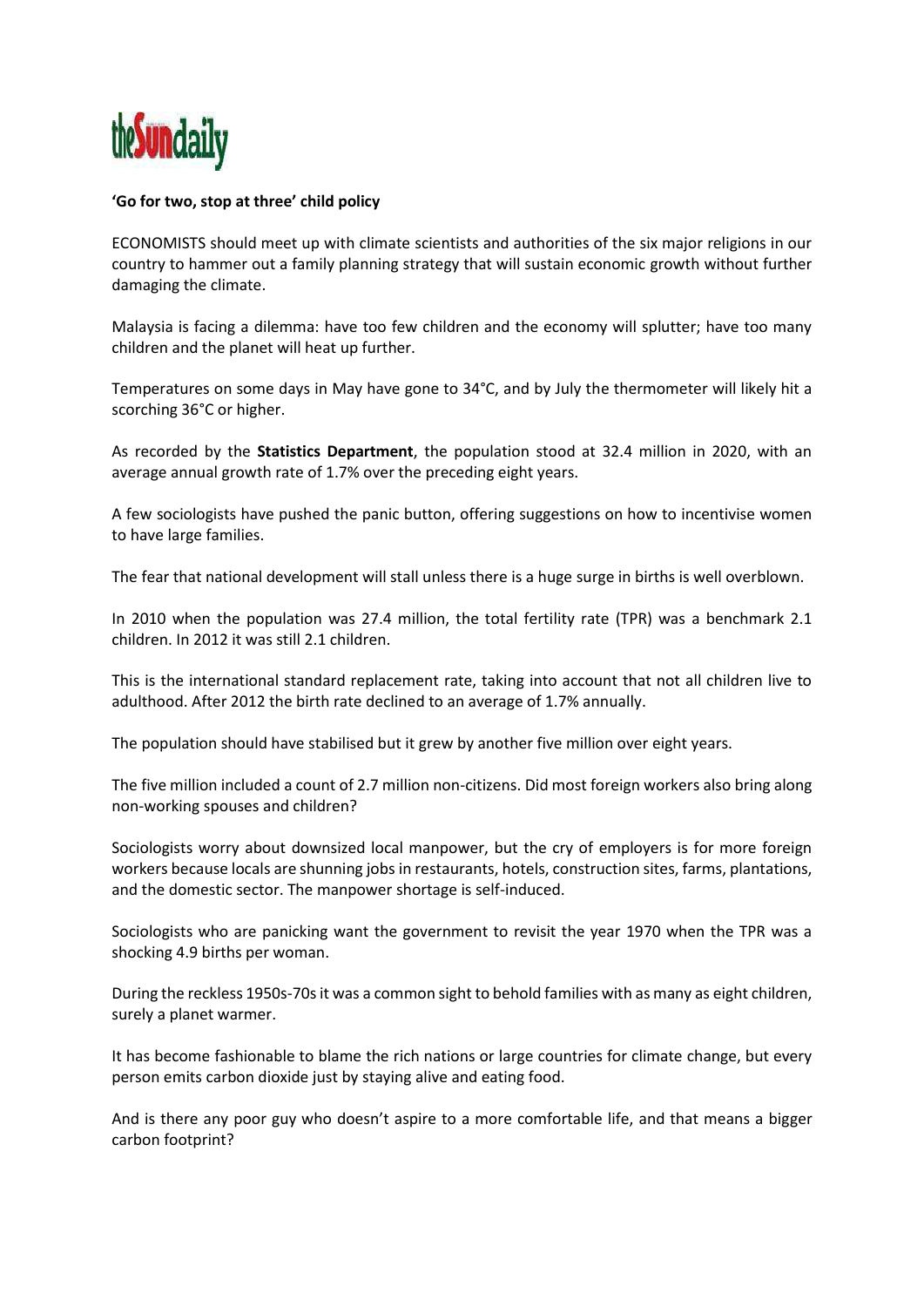In 1970, the global population was only 3.7 billion. Now it is 7.9 billion with a projection that it will hit 10 billion.

Along with the rising population we have rising sea levels, rising heat, rising floods, and prolonged droughts.

Four key climate change indicators, including greenhouse gas concentrations and sea level rise, all set new record highs last year.

Pro-natal policies that incentivise mothers with generous tax reliefs and large cash handouts for every newborn without limit to the number also have the support of a few economists, who see booming consumer demand with rising population.

But other economists see a downside. Who is going to finance these monetary incentives?

It will be another factor pushing the nation into deficit.

Malaysia is classified as an ageing society because more than 7% of people are aged 65 and above, and this figure will rise to 20% by 2056. These are old fruits of the 1950s-70s baby boom.

Reverting to that era of high birth rates will mean that 70 years from today, the nation will face another dependency problem of having too many old people for the young to take care of.

To bump up the population and yet maintain a low dependency ratio, we will need to keep birth rates high as a permanent policy.

The correct public policy is to set three children per woman as a legal limit without exemptions for rich or poor, tycoon or pauper.

The law should be revised so that the eligibility for tax reliefs and cash handouts stop at three children.

Mothers should be incentivised to give away their fourth newborn for adoption by well-to-do childless couples anywhere in the world.

Better still don't have that fourth baby, as surplus births will push humanity over the cliff edge of climate doom.

Religion being the most powerful social influencer, there is a need to pull the six leading religions in Malaysia into a discussion over population management.

Religions have traditionally set the baby game rules and runaway births in the 1950s-70s were largely due to encouragement by the major religions to have limitless numbers of children.

It is time for religion to play the baby game again, but with a new preaching: Go for two, stop at three. This jingle should be the car sticker of the year.

One of the key focal points for all religions should be the quality of family life.

The reason that many couples stick to one is the high cost of child upbringing, as parents know that quality is compromised by quantity.